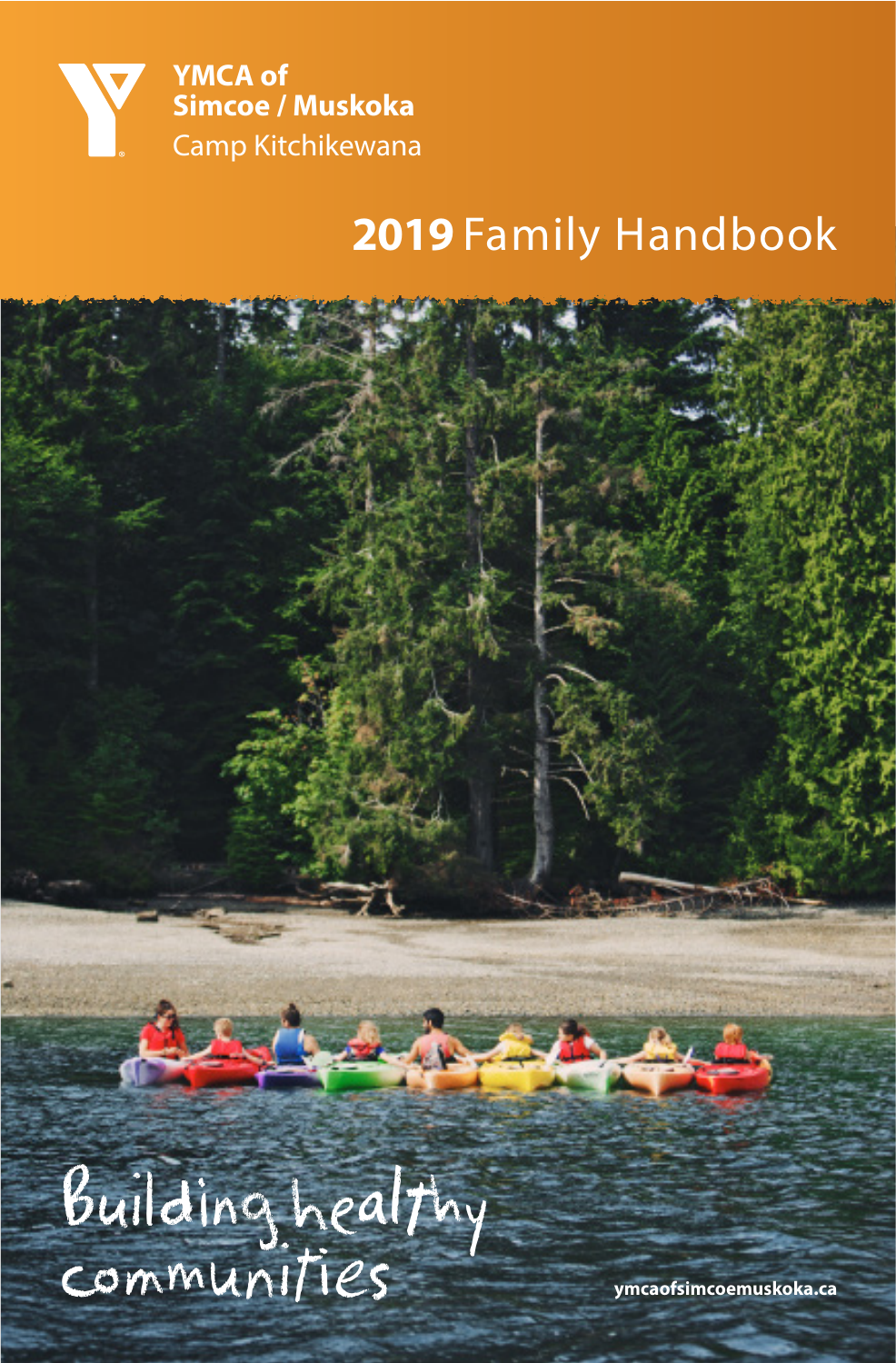# **Dear Parents and Guardians,**

Welcome to the 2019 summer season at YMCA Camp Kitchikewana. Thank you for entrusting us with the care of your child. Our staff are dedicated to providing your child with a very positive camp experience. We believe your child's time at YMCA Camp Kitchikewana can be greatly enhanced through careful preparation for camp. We place a high emphasis on effective communication between staff and families throughout registration, as well as during the camper's session. Please ensure that the camp office has your most up to date email address as we will be communicating regularly using email.

We have created this information package to help familiarize you with some of our important systems and procedures. Please read the following information carefully and spend some time discussing it with your child before they arrive to camp.

We are looking forward to meeting your child this summer and sharing all that Kitchikewana has to offer. Please contact us if you require further information or have any questions.

#### Sincerely,

 **Julia Fulton Director, YMCA Camp Kitchikewana camp.kitchikewana@sm.ymca.ca 705-325-2253 ext 651**

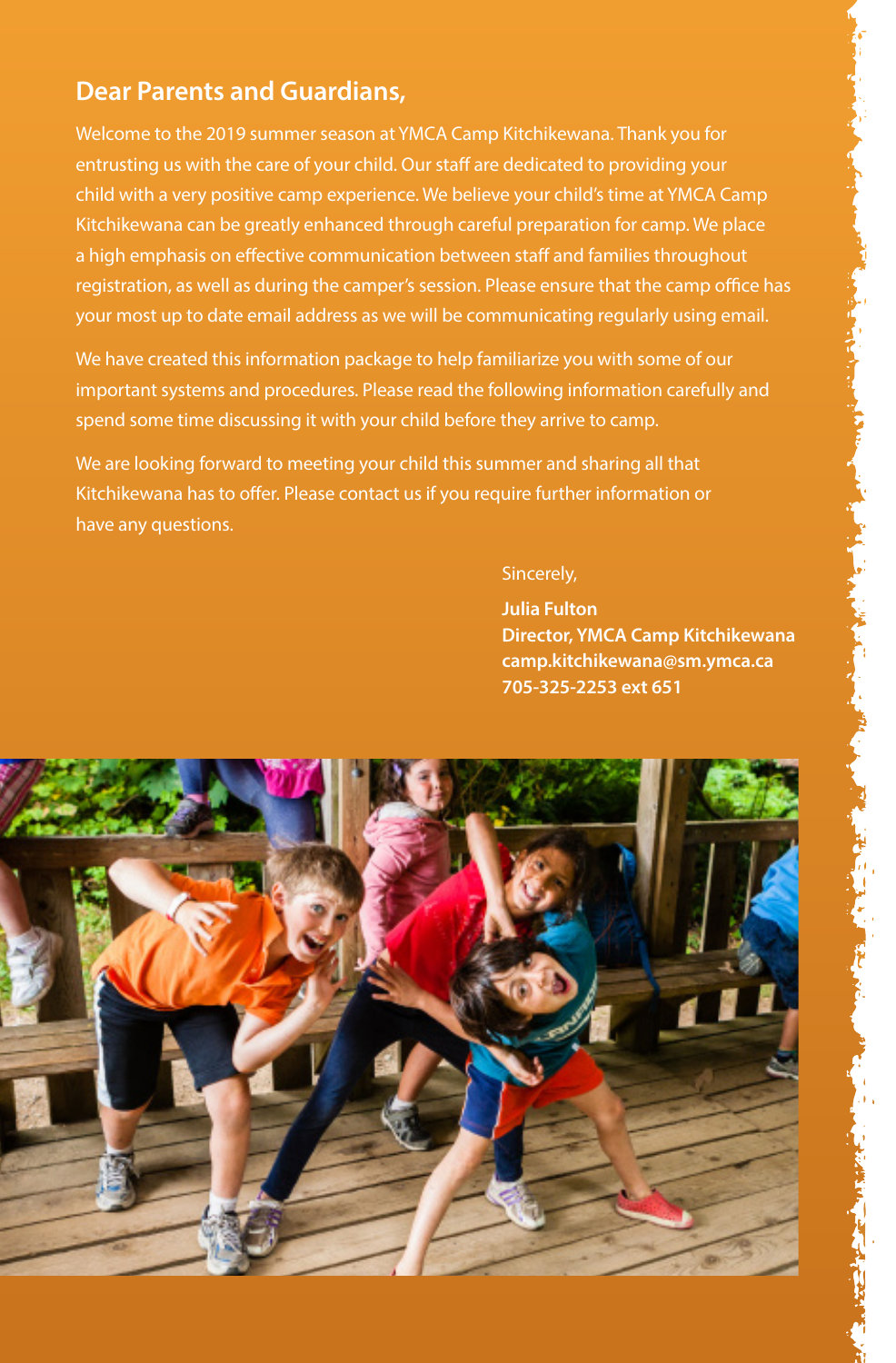# **Skill Choices**

#### **Waterbug Campers**

- 1 Ŷ,

ļ

i<br>V Ê ŗ,

ś

ÿ 'n,

a,

「もいと思い!」

**REAL PROPERTY** 

Your child will be introduced to the different skill areas during program sessions and have a chance to become comfortable with the equipment and movements required for each. Waterbug campers are not required to make skill choices.

#### **Traditional Camp Campers**

| • Swimming | $\cdot$ Lifesaving $\cdot$ Sailing |                                 | • Arts & Crafts • Island Adventures |
|------------|------------------------------------|---------------------------------|-------------------------------------|
| • Kayaking | • Drama                            | $\cdot$ Canoeing $\cdot$ Guitar | • Mountain Biking                   |

Your child will be asked to choose, in order of preference, the skill options they would like to take for the two-week session. Please discuss the skill options before sending your child to camp. We aim to place your camper in at least two of their skill choices.

# **Sailing Camp Participants**

Sailing Camp participants receive over three hours of sailing instruction daily. Please note sailing participants will not participate in Power-Play or a traditional outtrip. Weather permitting, all sailing camp participants will take part in a sailing trip around the south end of Beausoleil Island.

### **Leadership One Participants**

Your child will receive two hours per day of instruction in a high-level, water-based skill (Bronze Medallion or Bronze Cross, ORCKA Style Paddling or CANSail Levels). All advanced skills require a theory and/or practical exam for completion. Please discuss these options with your Leadership One participant prior to his/her arrival. Leadership One participants will also partake in a five day remote wilderness canoe trip that involves long paddling days and portages.

#### **Leadership Secondary School Credit Program**

If you are enrolled in the leadership program, please contact the camp office if you have not received the high school credit information forms. This information is required for us to register the leadership participants in the secondary school credit program.

#### **Swimming**

Thank you for indicating your child's swimming level on their registration form. Each camper who chooses swimming as a skill will be placed in the appropriate swimming class. Camp Kitchikewana offers YMCA Canada swimming levels: Otter through Swimmer and Star 1 through Star 6. Participants will receive a report card and badge (if awarded) at camp.

#### **Green Tag Swim**

At the beginning of each session, each camper will be asked to complete the 'Swim to Survive' standard as set out by the Lifesaving Society. This test includes: a deep water entry, treading water for one minute, and a 50 metre swim (any style, no limit, without touching the bottom). Completion of this swim enables the camper to have open access to watercrafts (lifeguard supervised, lifejacket on). Campers not completing the swim may use the watercraft when accompanied by a lifeguard. Swimming classes are mandatory for campers not completing the swim. Your camper may attempt to complete the swim again at any time during his/her camp session.

# **Type of Food to Expect**

Three healthy, filling and familiar meals per day are supplemented by an afternoon and bedtime snack. Servings are hearty and our food services staff are professionals, experienced in preparing meals in a camp setting. Many restricted diets can be accommodated. Please outline specific needs on your child's medical form. For severe or numerous allergies, please forward the allergy information form to the camp office prior to your child's arrival at camp.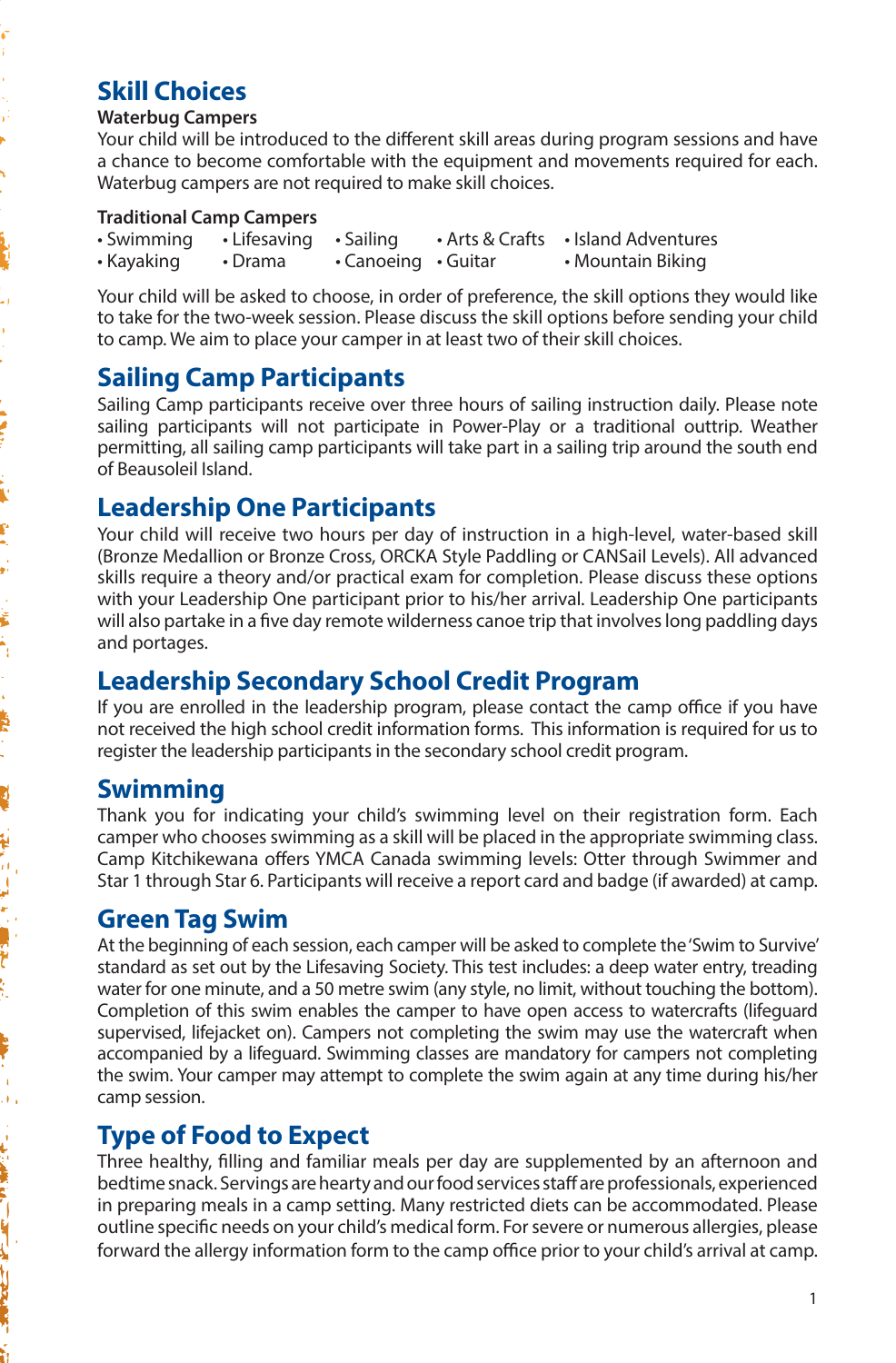# **Snack Food**

The camp does not operate a tuck shop. Snacks are provided for each camper every afternoon and evening. No food is allowed in cabins or on the cabin lines. With the increasing number of campers who have severe food allergies, camper care packages are a major hazard (YMCA Camp Kitchikewana strives to be a nut-free site). All foods sent with campers or received in care packages will be confiscated and disposed of. No food will be returned to campers.

#### **Important Information about Changeovers**

All leadership participants will be involved in programming during the one-night changeover between two-week sessions.. Please do not expect to visit your leadership camper during session changeovers.

All campers staying for two sessions in a row must be picked up between sessions. We hope the availability of a GTA bus facilitates this requirement. If you live far away, please arrange for a friend or relative to pick up your camper.

#### **Private Boat**

As in past years, parents with personal boats are encouraged to transport their children to and from camp. Campers should arrive and depart at "private boat times." Please do your best to adhere to these times or call us at camp if you need to request an earlier or later time.

**Camper drop-off first day of camp** – 2:30pm front docks **Camper pickup last day of camp** – 10:00am front docks

#### **Cabin Supervision**

All Kitchikewana staff are chosen for their commitment to safety and the well-being of each camper. An intensive pre-camp training program introduces and educates staff regarding their important role in making your child's stay at camp a success. This training includes sessions on group dynamics and full-value contracts. Each cabin is supervised by two counsellors (each counsellor is given one day off per week). All staff live on site during camp sessions and there is always the Camp Director or Assistant Director on site.

#### **YMCA Camp Kitchikewana Code of Behaviour**

"Everyone has the right to feel safe at YMCA Camp Kitchikewana. With this right comes the responsibility to respect all community members and to take pride in making camp an awesome place."

The Kitchikewana Code of Behaviour has been designed to maximize each child's experience at YMCA Camp Kitchikewana. It represents basic guidelines that every person who becomes a part of the camp community follows to make sure that camp is a positive growth experience for themselves and others. Please review the information included in the Code of Behaviour carefully and spend time discussing it with your child before camp.

#### **Program Expulsion**

Intentional participant behaviour that puts the camper or others at physical or emotional risk may result in immediate dismissal from the program. In addition, consumption or possession of alcohol, tobacco products, cannabis, illegal or harmful substances, or weapons may result in immediate dismissal from the program.

Any expenses incurred as a result of program dismissal will be the responsibility of the participant/guardian. Parents/guardians or a suitable designate must be available to pick up participants in Honey Harbour should they be dismissed from camp. No refund will be given to campers leaving camp prior to the end of the session due to disciplinary action.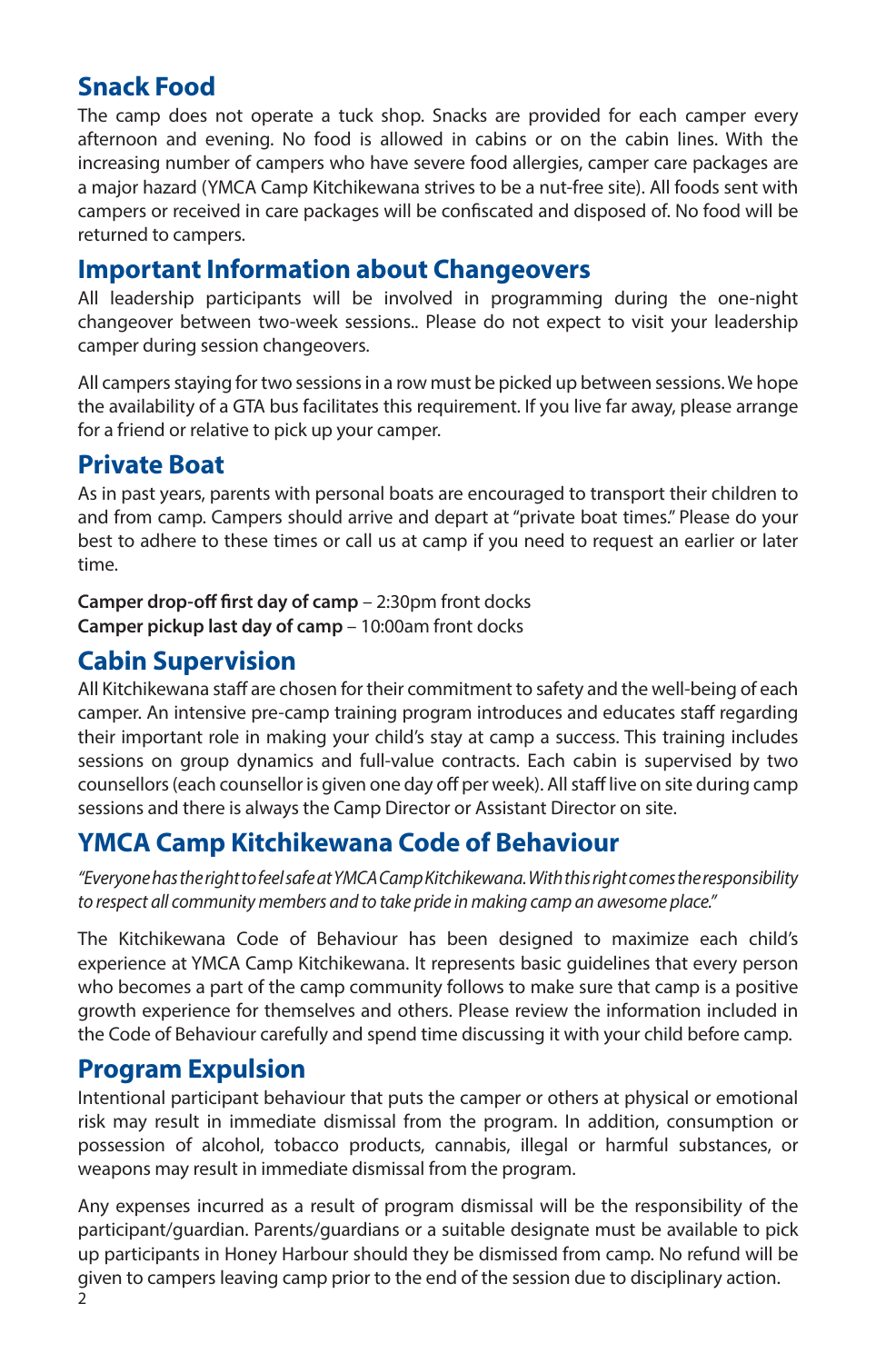#### **YMCA Camp Kitchikewana's Commitment**

The staff of YMCA Camp Kitchikewana believe in offering a safe, educational experience  $\mathbb{R}$  under the guidance of trained leadership. Through outdoor skills and activities we encourage challenge, fun and a healthy lifestyle. In keeping with the YMCA philosophy, we will develop the spirit, mind and body of persons in a way that both recognizes their it, interdependence and celebrates their individuality. We believe living in a group and community in an outdoor setting creates an ideal atmosphere for people to learn about themselves and others in a manner which fosters a harmonious relationship with the **13** natural environment.

#### **The Quality Eight**

电子线

The Quality Eight were developed by YMCA camping professionals to guide YMCA camps in their programs. YMCA Camp Kitchikewana strives to make Quality Eight an integral part of every YMCA Camp Kitchikewana camper's experience.

- YMCA Camp Kitchikewana is fun.
- YMCA Camp Kitchikewana is safe socially, emotionally and physically.
- YMCA Camp Kitchikewana is a place of friendship.
- YMCA Camp Kitchikewana is a place of caring, belonging and responsibility.
- YMCA Camp Kitchikewana participants learn and are challenged.
- YMCA Camp Kitchikewana treasures the natural world.
- YMCA Camp Kitchikewana meets personal life needs.
- YMCA Camp Kitchikewana is a place to return to.

#### **Kitchi Open House**

On June 15 and 16, 2019, staff will provide tours and answer questions relating to your child's stay at YMCA Camp Kitchikewana this summer. To attend the Open House, you must:

- Call the YMCA at (705) 325-2253 ext.641
- Indicate your preferred boat time and the number in your party.

Booking a boat time helps us plan for the number of people attending and helps minimize your wait in Honey Harbour. Boat times available on both June 15 and 16 are:

| $9:30$ am  | $11:00$ am  | 12:30 <sub>pm</sub> | 2:00 <sub>pm</sub> |
|------------|-------------|---------------------|--------------------|
| $10:15$ am | $11:45$ am' | $1:15$ pm           |                    |

#### Please meet the boat at the **Honey Harbour Boat Club**.

Camp Kitchikewana will provide lunch for all guests. There will also be boating and swimming activities available, if interested please bring your bathing suit and towel.

There is a \$10 fee for parking, please have cash available upon your arrival.

#### **Cabin Mate Requests**

YMCA Camp Kitchikewana will make every effort to accommodate one mutual cabin request per participant (campers must request each other). In order to promote positive cabin cohesion, we are unable to honour multiple cabin requests. Requests must also be within a one year age gap (ie. a 9 year old can request an 8 or 10 year old). This is to ensure there are not large age ranges within cabins.

Coming to camp with a friend can be helpful to the first-time camper. By limiting cabin requests to one per participant, your child can experience both the comfort of being at camp with a good friend and the opportunity to meet new friends. Multiple cabin requests can lead to cliques and social groups, which may result in unfavourable cabin group dynamics.

Thank you for your cooperation regarding cabin requests.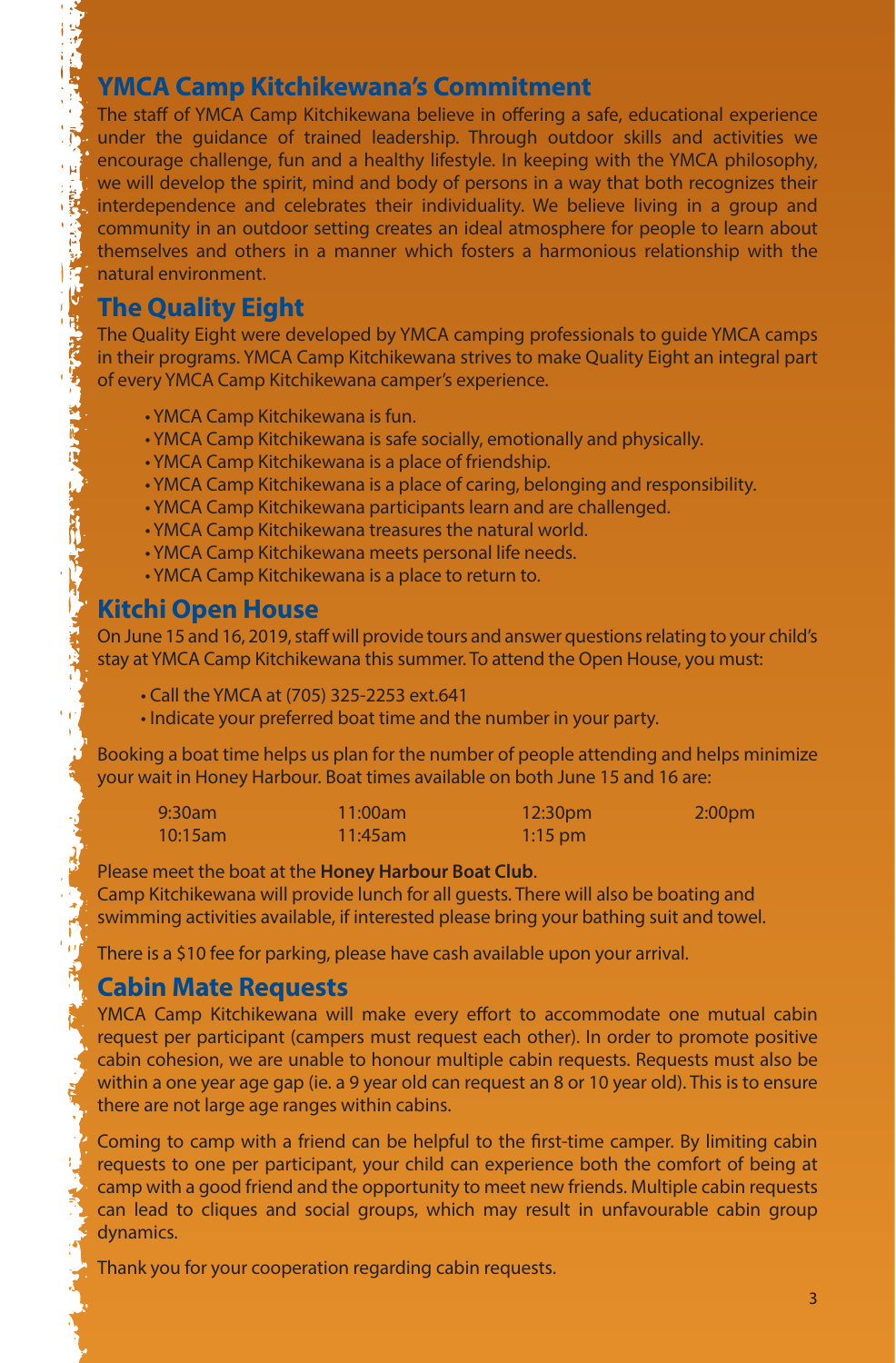#### **Reach For The Rainbow**

This unique program allows children with disabilities to take part in summer camp programs throughout Ontario. Reach For The Rainbow provides training for Kitchikewana's program leaders and in-cabin counselors, provides consultation to parents and campers, and provides a support system for each special-needs camper at Kitchikewana. YMCA Camp Kitchikewana has been partners with Reach For The Rainbow for many seasons and is proud to offer a camp experience to children with special needs.

Your camper may have the opportunity to share a cabin with a camper who attends through Reach For The Rainbow. Campers with disabilities are fully integrated into the camp community and cabin programs.

#### **Promotional Material**

The YMCA of Simcoe/Muskoka and its subsidiaries reserve the right and permission to publish, reproduce, distribute and/or otherwise use any still or moving photograph, for such purposes and with such frequency as it shall determine in its sole discretion without further compensation or consideration to me and without further authorization by me for, as yet, unnamed video or photographic projects (including promotion, marketing and social media) which shall constitute the sole property of YMCA of Simcoe/Muskoka. YMCA of Simcoe/Muskoka and its subsidiaries shall be released from and against any and all liability resulting from its use of the photos or related to my use of the product.

#### **Personal Hygiene**

Camp is a great place to enjoy the sand, sun and water; however, it is also very important for all campers to practice good personal hygiene. Campers will be able to shower throughout their time at camp.

Please send biodegradable soap and shampoo to help us minimize our ecological footprint.

# **Laundry**

There are no camper laundry facilities at YMCA Camp Kitchikewana. Please pack adequate clothing for your child's session. Exceptions will be made in emergency situations.

All leadership participants will be given an opportunity to do laundry once during the month-long session.

#### **Camper Concerns**

Should you have an urgent concern that requires immediate attention, please contact the camp office at (705) 756-4002.

Kitchi office hours are 9:30am to 4:30pm, Monday through Friday. An answering machine will pick up any calls outside these hours.

#### **Campers Phone Calls/Cell Phones**

Campers do not have access to the Kitchikewana office phone. Please do not tell your camper he/she will be able to call you from camp. Please **do not send cell phones** to camp with your child or leadership participant. Cell phones will be confiscated and held until the end of your child's session.

#### **MP3 Players / iPods**

These devices are permitted at camp but only during rest hour and cabin time before bed. We do not encourage bringing MP3 Players / iPods to camp as they are valuable and can be damaged easily. Camp Kitchikewana is not responsible for any lost/damaged or stolen valuables.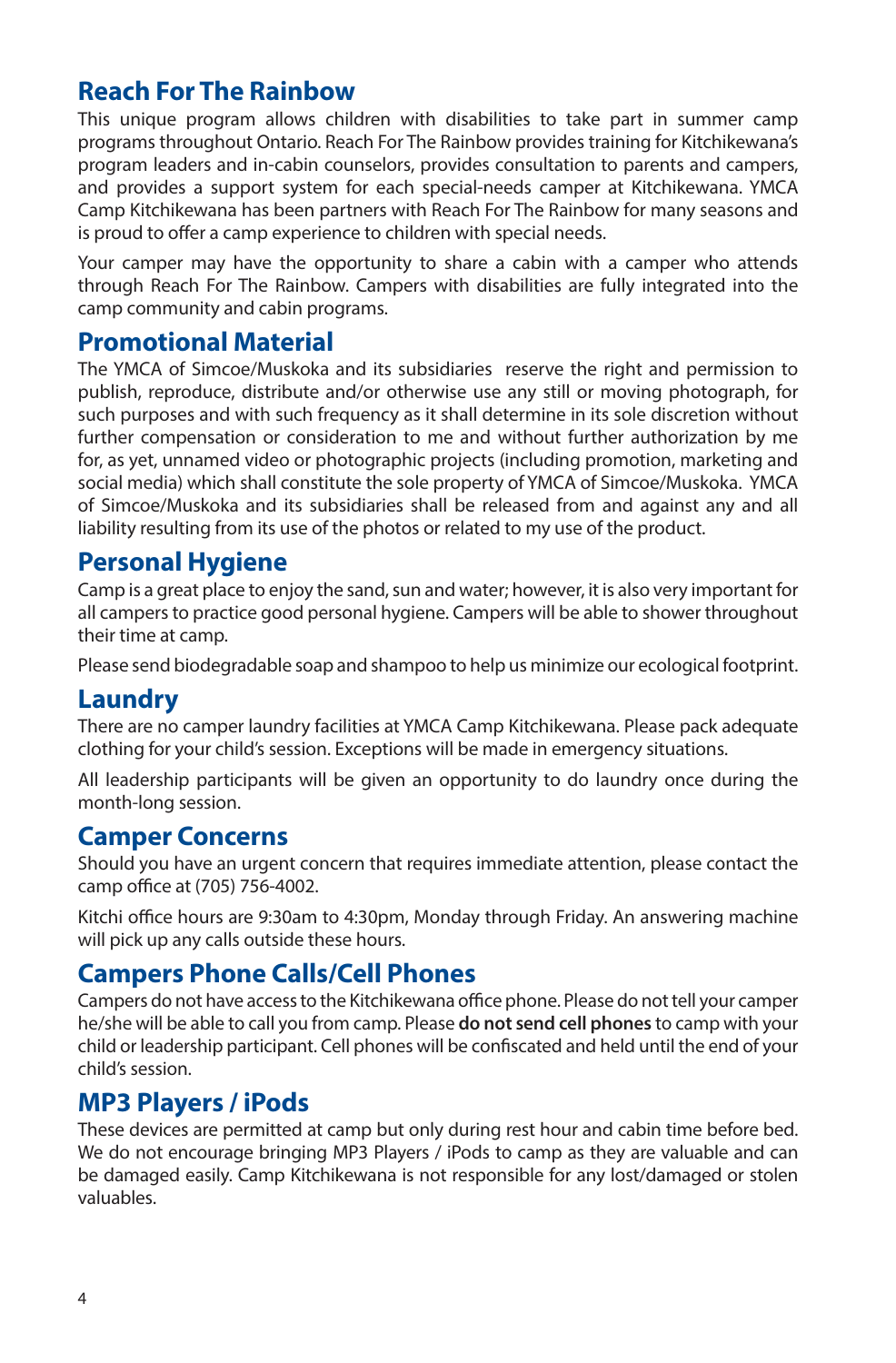# **Camper Mail**

Every camper enjoys getting mail at camp. Please remember to send your letter earlier than you send your camper! Aim for at least seven days before your camper is scheduled to arrive at Camp. We will hold mail for your camper until he/she arrives. A positive letter from home helps alleviate homesickness by reassuring campers that everyone is happy at home.

Please do not send any food items to your camper through mail.

#### **Please address your camper's mail to:**

 YMCA Camp Kitchikewana "Your Camper, Session #" (e.g., Jake McKenzie, Session # ) PO Box 71, Honey Harbour, Ontario P0E 1E0

All mail received after your camper leaves Camp Kitchikewana will be returned to sender. Please include a return address on all letters and postcards. Mail is picked up in Honey Harbour daily.

**Bunk Notes:** Campers attending camp will be able to receive emails using our "Bunk Notes" email system available through our website. There is a small fee applied for this service. This charge helps cover the cost of the service and printing charges. Any additional revenue created from this service goes directly towards our Strong Kids Campaign. Campers will not have the ability to respond to emails via email. Campers are more than welcome to write letters home using "regular mail" which we send out every weekday. Please ensure to send pre-addressed envelopes and stamps with your camper, as Camp Kitchikewana does not provide these items to campers.

# **A Note from our Physicians**

**Swimmer's Ear:** Swimmer's ear occurs when your camper swims frequently in lake water during the summer season. If swimmer's ear has been a problem for your camper in the past, you may want to talk to your pharmacist about a prophylactic ear drop, Burosol Otic, which is available over the counter. This is a harmless medication that has mild antiseptic properties and may help prevent swimmer's ear in campers prone to the problem.

**Poison Ivy:** Camp Kitchikewana's site has a healthy crop of poison ivy. Poison ivy plants are restricted to areas off the Kitchi paths; however, campers may come in contact with the plant's residue, which causes an itchy rash. Minor cases will be treated with an over-thecounter "Benadryl/Calamine" lotion. For more serious cases, parents will be contacted and prescription medication may be used.

**Important, please read:** Please ensure that your child is in good health before sending them to camp. If your child arrives to camp with conditions that are highly contagious or cannot be effectively cared for at camp, you will be asked to pick them up in Honey Harbour. Please do an extra check for cases such as head lice, pink eye, impetigo, and other contagious conditions prior to sending your child to camp. If your camper becomes ill prior to their arrival at camp, please call the camp office to discuss your options. On the first day of camp all campers are checked for head lice and given a basic medical assessment.

#### **Medications**

Please send all camper medications to camp in their original containers. Clearly label all medications with camper name and dosage. Include a sheet of instructions with the medications if doses and/or frequency of medication require clarification. If you are sending more than one medication, please put it in a labeled plastic baggy with each container separately labeled.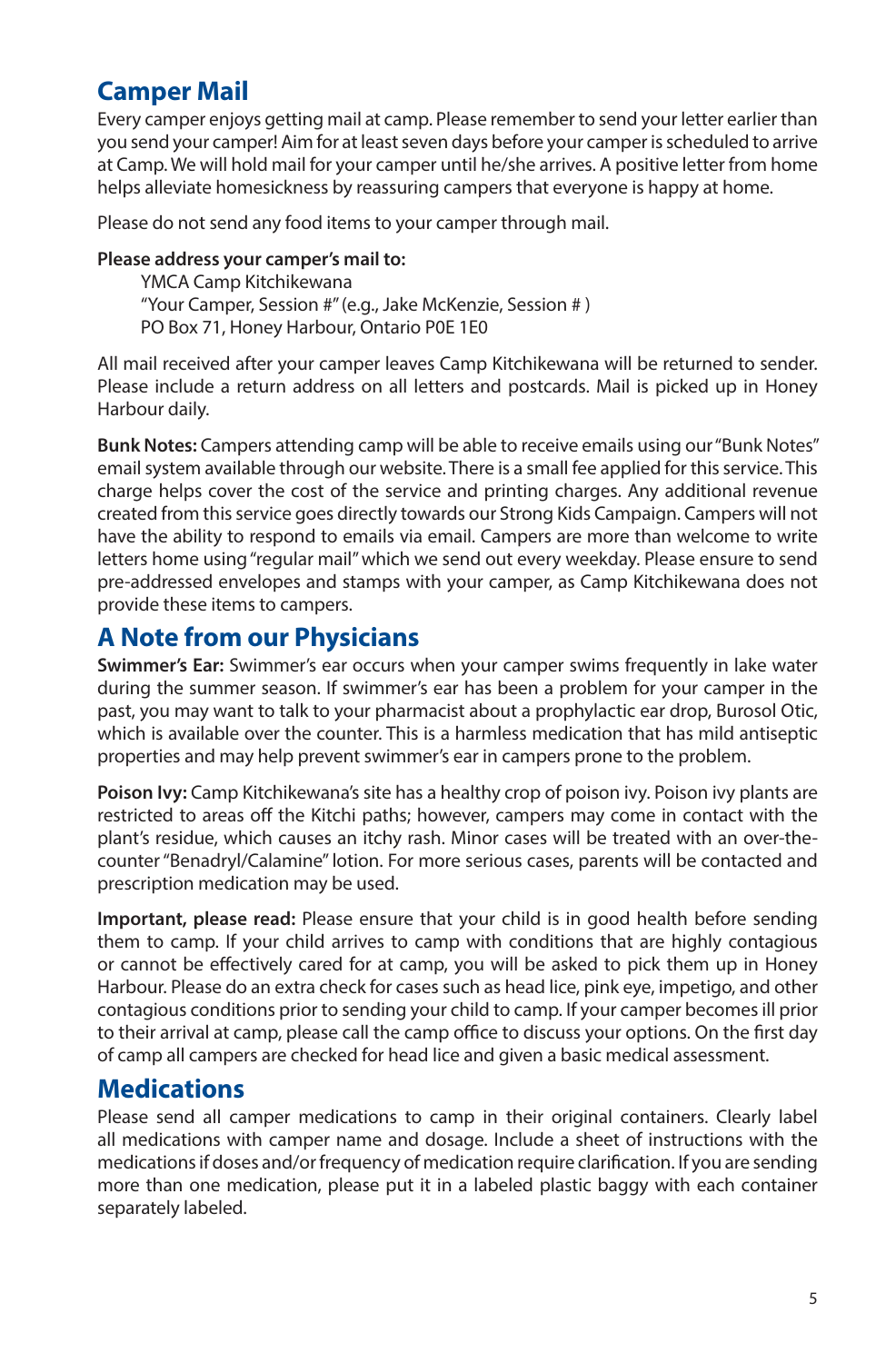# **External Medical Visits**

On occasion campers are sent to the Georgian Bay General Hospital in Midland by the camp staff for advanced medical treatments we cannot provide at camp. We will contact you with the results if your child is sent to the hospital for X-rays, blood work, medication or other non-emergency tests. If your child is sent to the hospital for emergency care, we will contact you as soon as possible. If we are unable to reach you, we will contact the person you have listed as an emergency contact on your registration form.

# **Emergency Support**

- Georgian Bay Islands National Park office and Warden stations are located in Honey Harbour and on Beausoleil Island.
- The Coast Guard is stationed on Brebeuf Island, an island just west of Beausoleil Island.
- Our medical staff-in-residence program ensures either a registered nurse or medical doctor is available for daily care/clinics and emergencies 24 hours a day, seven days a week during every camper session.
- The OPP and ambulance service operate out of Midland. Our designated hospital is the Georgian Bay General Hospital in Midland.

# **Safety**

All staff hold current first-aid and CPR certification; in addition, most program and counseling staff have current National Lifeguard Service (NLS) and Instructor level certifications. We take every effort to provide a safe and organized site and waterfront area. Boat drivers are all Transport Canada certified and hold relevant qualifications.

# **Outtripping**

Campers on canoe or hiking trips will stay in tents and the trips will last either one or two nights. To manage the risk inherent in overnight canoe or hiking trips, at least one staff member on each trip will hold NLS, Wilderness First-Aid and ORCKA Tripping Certification. Staff will carry first-aid kits and cell phones for contacting Camp in case of emergency. Camp Management reserves the right to cancel canoe trips if weather is deemed to put the campers and staff at risk. Participants in Waterbug and Sailing Camp do not participate in overnight outtrips.

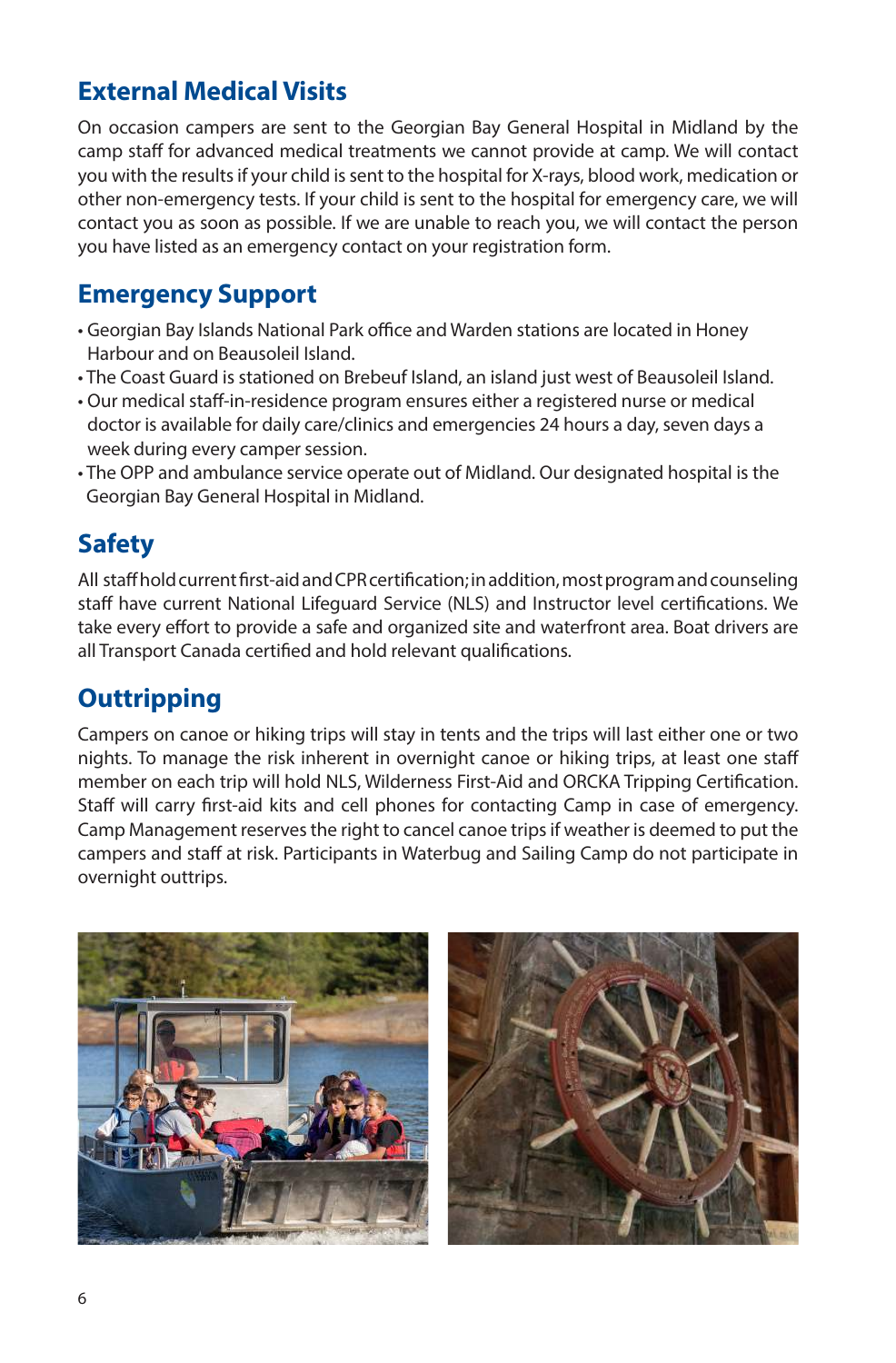# **Typical Day Schedule**

**The Company of Company of the Company of Company of Company of Company of Company of Company of Company of Company** 

**CONTRACTOR COMPANY AND INCOME.** 

**PARTIES AND RESIDENTS** 

# **Camp Session Dates – reminder**

| <b>Camp Session</b>        | <b>Dates</b>             |
|----------------------------|--------------------------|
| Session 1                  | June 30 - July 13        |
| Session 2                  | <b>July 14 - July 27</b> |
| Session 3                  | <b>July 28 - Aug 10</b>  |
| Session 4                  | Aug 11 - Aug 24          |
| Waterbug A                 | June 30 - July 6         |
| Waterbug B                 | <b>July 7 - July 13</b>  |
| Waterbug C                 | Aug 11 - Aug 17          |
| <b>Waterbug D</b>          | Aug 18 - Aug 24          |
| <b>Sailing Camp 1</b>      | <b>July 14 - July 27</b> |
| <b>Sailing Camp 2</b>      | <b>July 28 - Aug 10</b>  |
| July Leadership 1          | June 30 - July 27        |
| <b>July Leadership 2</b>   | June 30 - July 27        |
| August Leadership 1        | <b>July 28 - Aug 24</b>  |
| <b>August Leadership 2</b> | <b>July 28 - Aug 24</b>  |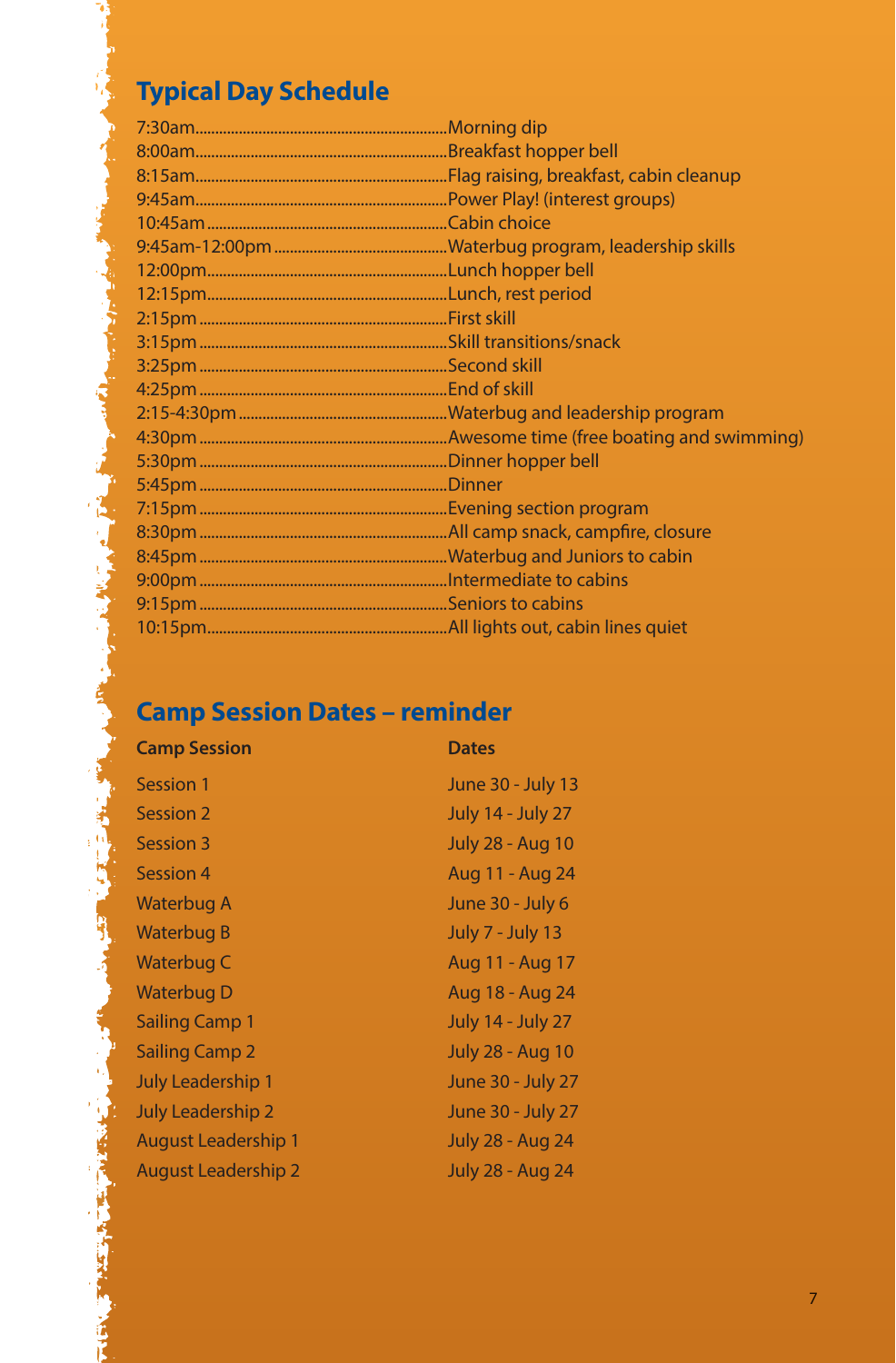# **Transportation To and From Camp**

#### **REMINDER:**

All campers must arrive by bus or private boat. The only exception is for families who are traveling from northern destinations.

We are offering free bus service to all campers. Your camper may leave from and return to:

a) Colossus Drive Carpool Lot, Woodbridge, ON L4L 0B7

- b) Midland YMCA c) Barrie YMCA d) Orillia YMCA
- e) Collingwood YMCA

**Please note:** The Honey Harbour exception is only available to campers traveling from north of Honey Harbour. Please contact the camp office to sign up for this option. We appreciate your support of our transportation policy.

Please mail, fax or email any transportation changes to camp in time for them to be processed a minimum of one week prior to your child's session.

Airport pickup and drop-off is available for a round-trip fee of \$150. Please contact the camp office to make the necessary arrangements.

# **Transportation Schedule**

| <b>Bus leaves at:</b> |
|-----------------------|
|                       |
| 12:00pm               |
| 12:00pm               |
| 1:00 <sub>pm</sub>    |
| 10:45am               |
| 12:00pm               |
| 2:30 <sub>pm</sub>    |
| 2:30 <sub>pm</sub>    |
|                       |

Please ensure that your camper eats lunch before bus pick-up. \*Campers picked up at Collingwood location will be given a packed lunch.

| <b>Bus drop off locations:</b>              | Bus arrives at approximately: |  |
|---------------------------------------------|-------------------------------|--|
| (Last day of camp)                          |                               |  |
| Midland YMCA                                | 1:00 <sub>pm</sub>            |  |
| <b>Barrie YMCA</b>                          | $1:45$ pm                     |  |
| Orillia YMCA                                | 12:45pm                       |  |
| Collingwood YMCA                            | 2:15 <sub>pm</sub>            |  |
| Colossus Drive Carpool Lot, Woodbridge, ON. | $1:15$ pm                     |  |
| Private Boat - Beausoleil Island            | 10:00am                       |  |
| Private Car - Honey Harbour                 | 10:30am                       |  |

\*Campers being dropped off at the Midland and Collingwood locations will be sent with a packed lunch.

\*As we are transporting campers first by boat, and then by bus via the 400, drop-off times are approximations; thank you for your patience.

**Please note:** For parents of campers in the Waterbug program, please be advised that due to the small numbers in the program, some buses may be cancelled. Should this occur the camp will contact you with alternate arrangements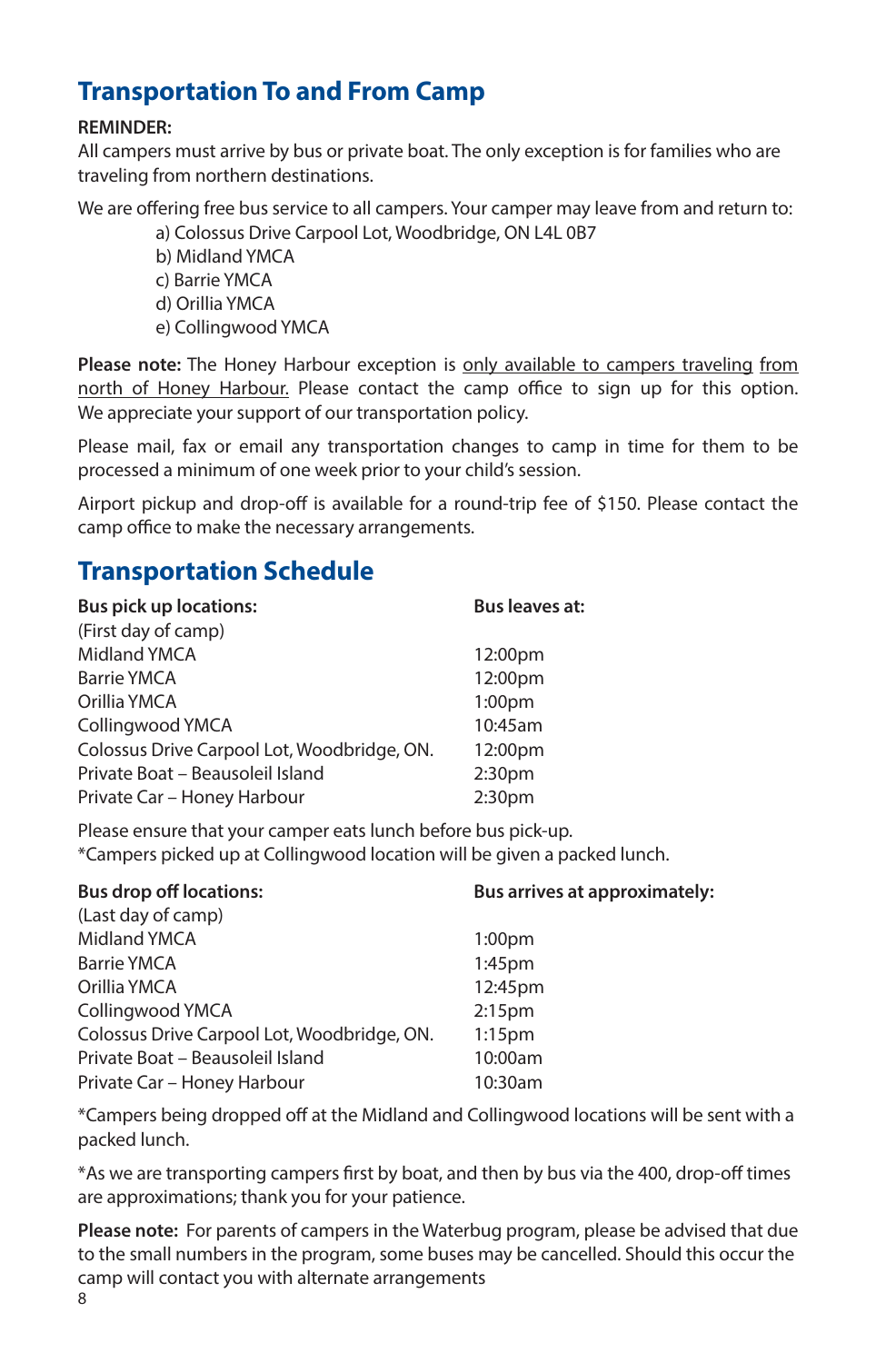# **Contacting YMCA Camp Kitchikewana**

**Winter Address Summer Address** (October to April) (May to September) YMCA Camp Kitchikewana YMCA Camp Kitchikewana 6604 Rama Road Box 71 Ramara, Ontario **Honey Harbour, Ontario** L3V 0S3 POE 1E0 **Phone:** 705-330-0378 ext. 641 **Phone:** (705) 756-4002

**Fax:** 705-325-9633 **Email:** camp.kitchikewana@sm.ymca.ca **web:** www.YMCACampKitchi.ca

### **Pick-up and Drop-off Locations**

560 Little Lake Park Rd. 300 Peter Street, North Woodbridge, ON. (705) 526-7828 (705) 325-6168 L4L 0B7

**Midland YMCA Orillia YMCA Colossus Drive Carpool Lot**

**Barrie YMCA Collingwood YMCA Honey Harbour Town Docks** 22 Grove Street, West 200 Hume Street Exit Muskoka Rd. 5 off HWY 400 (705) 726-6421 (705) 445-5705 Turn left off of HWY, Drive 15 min+. Town Docks are located across from Grocery Store and library.